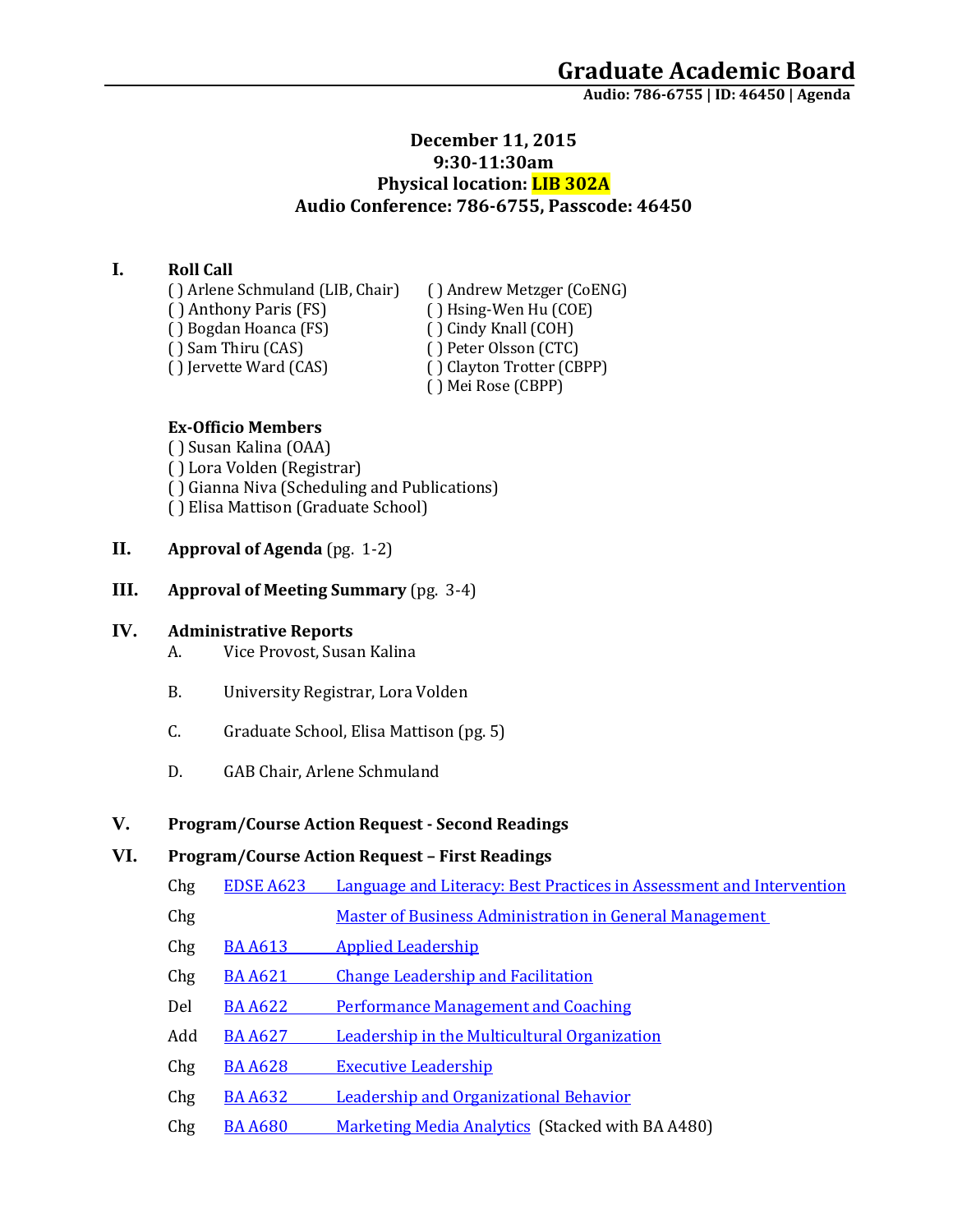#### **VII. Old Business**

#### **VIII. New Business**

### **IX. Informational Items and Adjournment**

- A. EE A672 will no longer be stacked with the 400-level *Discussions were held between OAA and the department regarding the concerns OAA had about implementing courses that are not associated with a degree program. EE A472 will move forward through the approval process and will be offered in Spring 2016.*
- B. Creation of new prefix MBIO (pg. 6)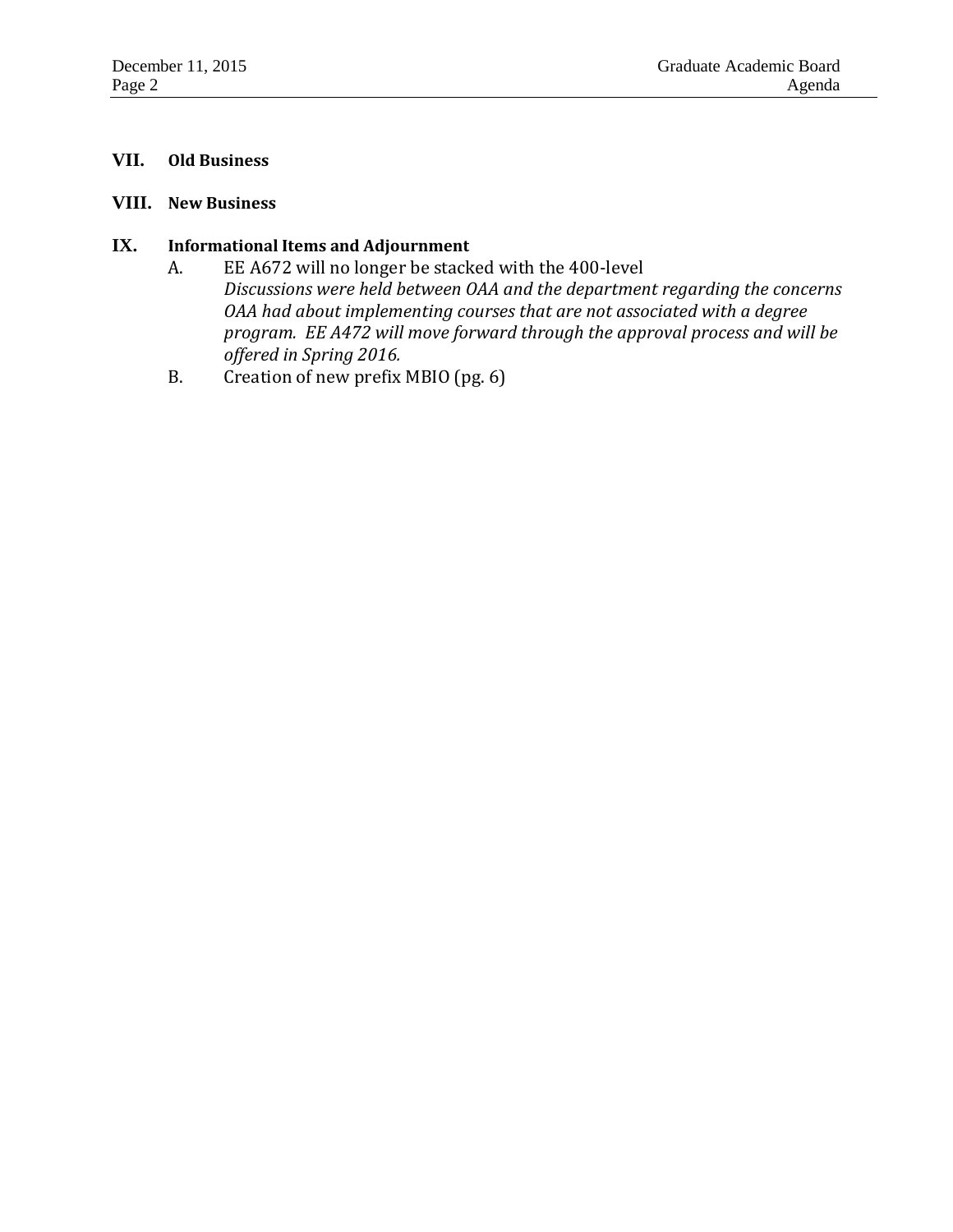### **November 13, 2015 9:30-11:30am ADM 204**

### **I. Roll Call**

(x) Arlene Schmuland (LIB, Chair) (x) Andrew Metzger (CoENG)<br>(e) Anthony Paris (FS) (x) Hsing-Wen Hu (COE) (x) Bogdan Hoanca (FS)<br>(x) Sam Thiru (CAS) (x) Sam Thiru (CAS) (x) Peter Olsson (CTC)<br>(x) Iervette Ward (CAS) (x) Clayton Trotter (CB

(x) Hsing-Wen Hu (COE)<br>(e) Cindy Knall (COH)

- 
- (x) Clayton Trotter (CBPP)
- (x) Mei Rose (CBPP)

### **Ex-Officio Members**

(x) Susan Kalina (OAA) (x) Lora Volden (Registrar) (x) Gianna Niva (Scheduling and Publications) (x) Elisa Mattison (Graduate School)

## **II. Approval of Agenda** (pg. 1) *EDSE A623 has been postponed*

*Approved as amended*

**III. Approval of Meeting Summary** (pg. 2-3) *Approved*

#### **IV. Administrative Reports**

- A. Vice Provost, Susan Kalina *No report*
- B. University Registrar, Lora Volden *Updates have been made to the bibliography and selected texts sections in CIM*
- C. Graduate School, Elisa Mattison (pg. 4) *Written report only*
- D. GAB Chair, Arlene Schmuland *No report*

#### **V. Program/Course Action Request - Second Readings**

#### **VI. Program/Course Action Request – First Readings**

Add EE A627 [Fundamentals of Smart Grids](https://nextcatalog.uaa.alaska.edu/courseleaf/courseleaf.cgi?page=/courseadmin/6325/index.html&step=tcadiff) (Stacked with EE A427) *Waive first reading, approve for second on the basis that the chair will review the recommended changes*

Chg EDSE A623 [Language and Literacy: Best Practices in Assessment and Intervention](https://nextcatalog.uaa.alaska.edu/courseleaf/courseleaf.cgi?page=/courseadmin/2853/index.html&step=tcadiff) *Postponed*

**VII. Old Business**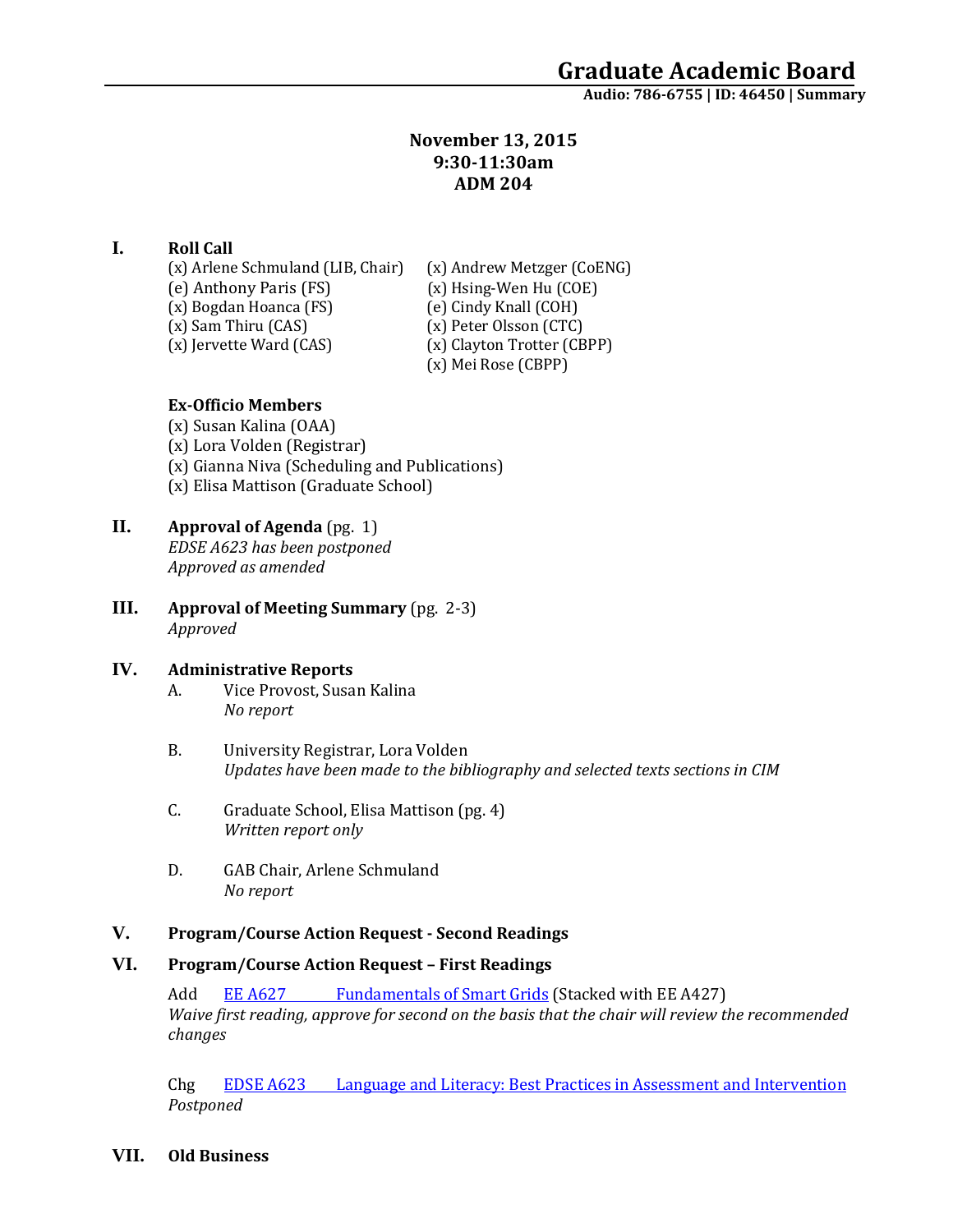#### **VIII. New Business**

- A. Prefix Approval Process (pg. 5) *Motion to remove GAB from the prefix approval process Unanimously Approved*
- B. Reconsideration of GAB/UAB decision not to review student learning outcomes *Discussed the history of reviewing PSLOs and the role of GAB and AAC Voted to extend the January 8th meeting from 9:00 to 1:00 to reevaluate the charge of the committee*

### **IX. Informational Items and Adjournment**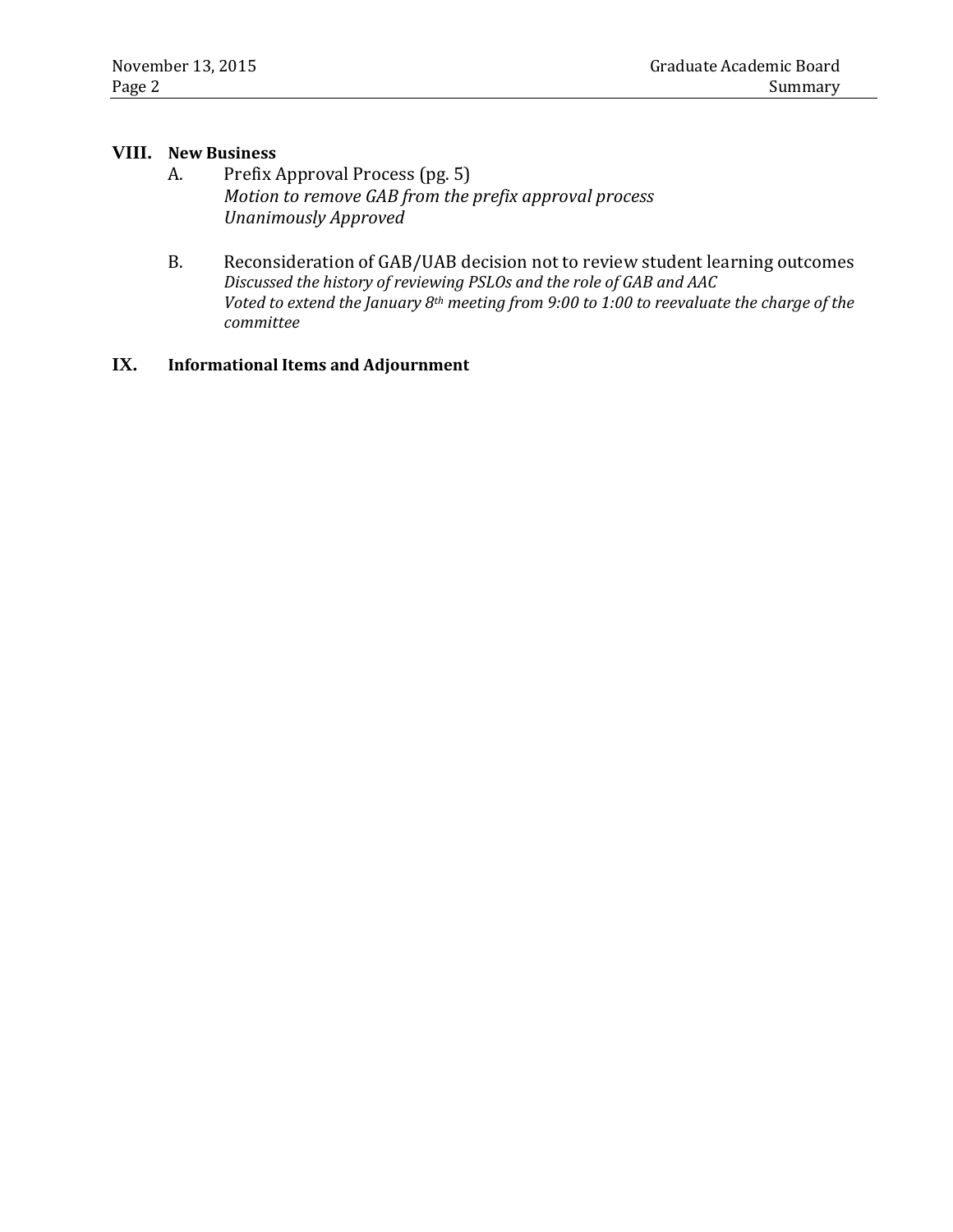# **Graduate Academic Board**

### **December 11, 2015**

### **Graduate School Report:**

- I attended the Council of Graduate Schools Annual Meeting in Seattle. It was a two and a half day event, including topics on advocacy, big data in graduate education, engaging alumni, integrating research, teaching and learning, and writing boot camps. If you are interested in any PowerPoints associated with topics from the plenaries or breakout sessions, they can be found at [http://cgsnet.org/2015-cgs-55th-annual-meeting.](http://cgsnet.org/2015-cgs-55th-annual-meeting)
- UAA has dropped its CGS membership for 2016-2017 due to budget cuts. UAA and the Graduate School continue to be a member of the Western Association of Graduate Schools (WAGS), a regional affiliate of CGS.
- On Wednesday, December 09, the Graduate Student List Serve suffered a severe malfunction due to a software upgrade in IT. Our students on the list serve were spammed with one email originally sent in November over 15 times. IT has fixed the problem (we hope), and I have sent an apology and explanation to all graduate students still subscribed. To make sure that students won't be spammed again, we are unsubscribing all current graduate students on the list and starting over with a new roster next semester.
- For the new roster, we need accurate information in Banner. Please make sure your files are updated in Banner.
- Next semester, I plan to work with Institutional Research to obtain an accurate headcount and list.
- The December Hooding Ceremony is December 12 in the Wendy Williamson Auditorium. We have over 40 graduate students, including one doctoral student, participating tomorrow.
- Spring GARFs are due to the Graduate School no later than Wednesday, January 22 so that students may receive financial aid. GARFs received later will be reviewed and approved on a case-by-case basis.
- Students employed as Graduate Assistants must re-enroll in health insurance by Friday, January 22.